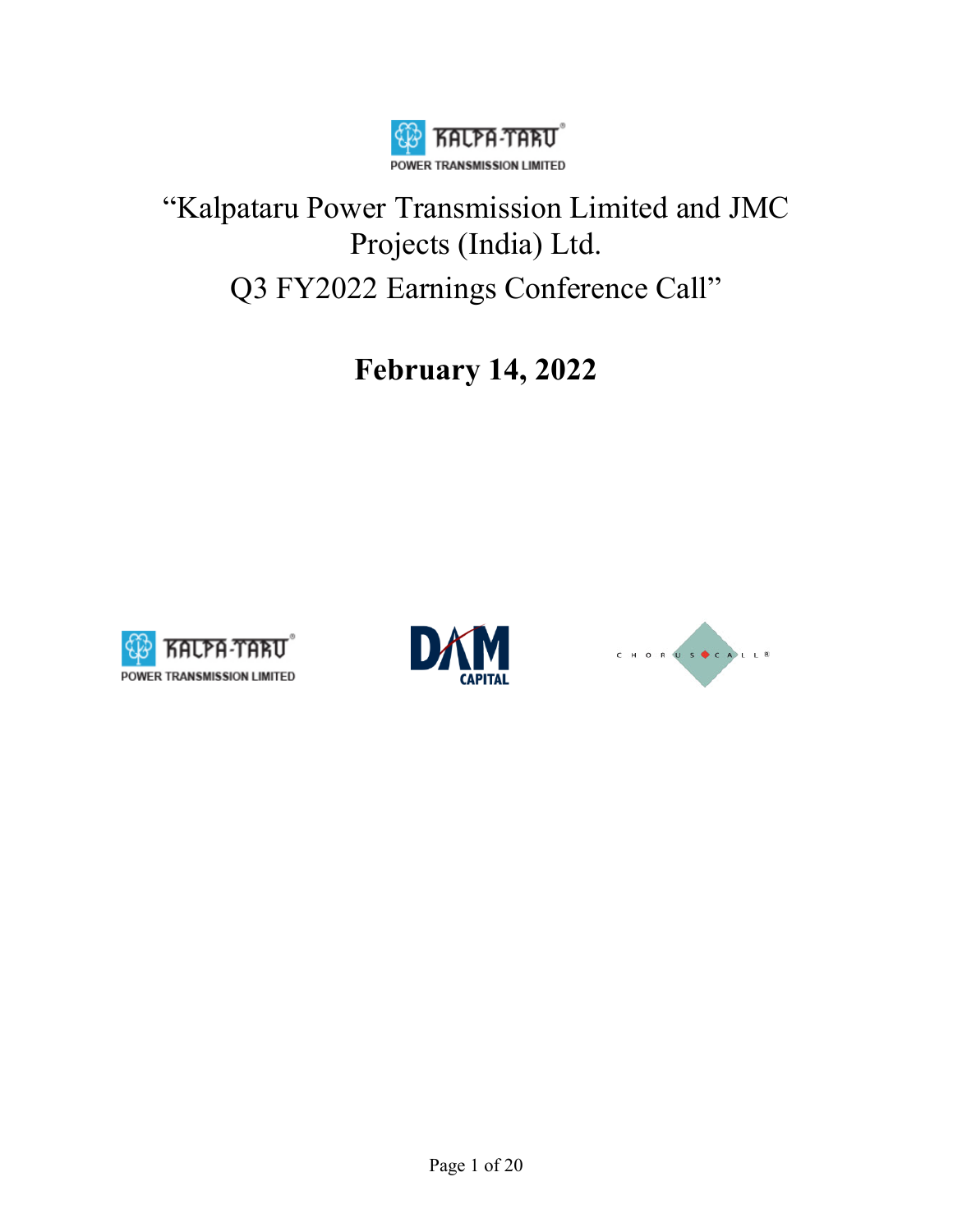

| <b>ANALYST:</b> | MS. BHOOMIKA NAIR-DAM CAPITAL ADVISORS |
|-----------------|----------------------------------------|
|                 | <b>LIMITED</b>                         |

**MANAGEMENT**: **MR. MANISH MOHNOT – MANAGING DIRECTOR & CHIEF EXECUTIVE OFFICER – KALPATARU POWER TRANSMISSION LIMITED MR. AMIT UPLENCHWAR – DIRECTOR (GROUP STRATEGY & SUBSIDIARY OPERATIONS) – KALPATARU POWER TRANSMISSION LIMITED MR. RAM PATODIA – PRESIDENT (FINANCE) & CHIEF FINANCIAL OFFICER - KALPATARU POWER TRANSMISSION LIMITED MR. S.K TRIPATHI – MANAGING DIRECTOR – CHIEF EXECUTIVE OFFICER - JMC PROJECTS**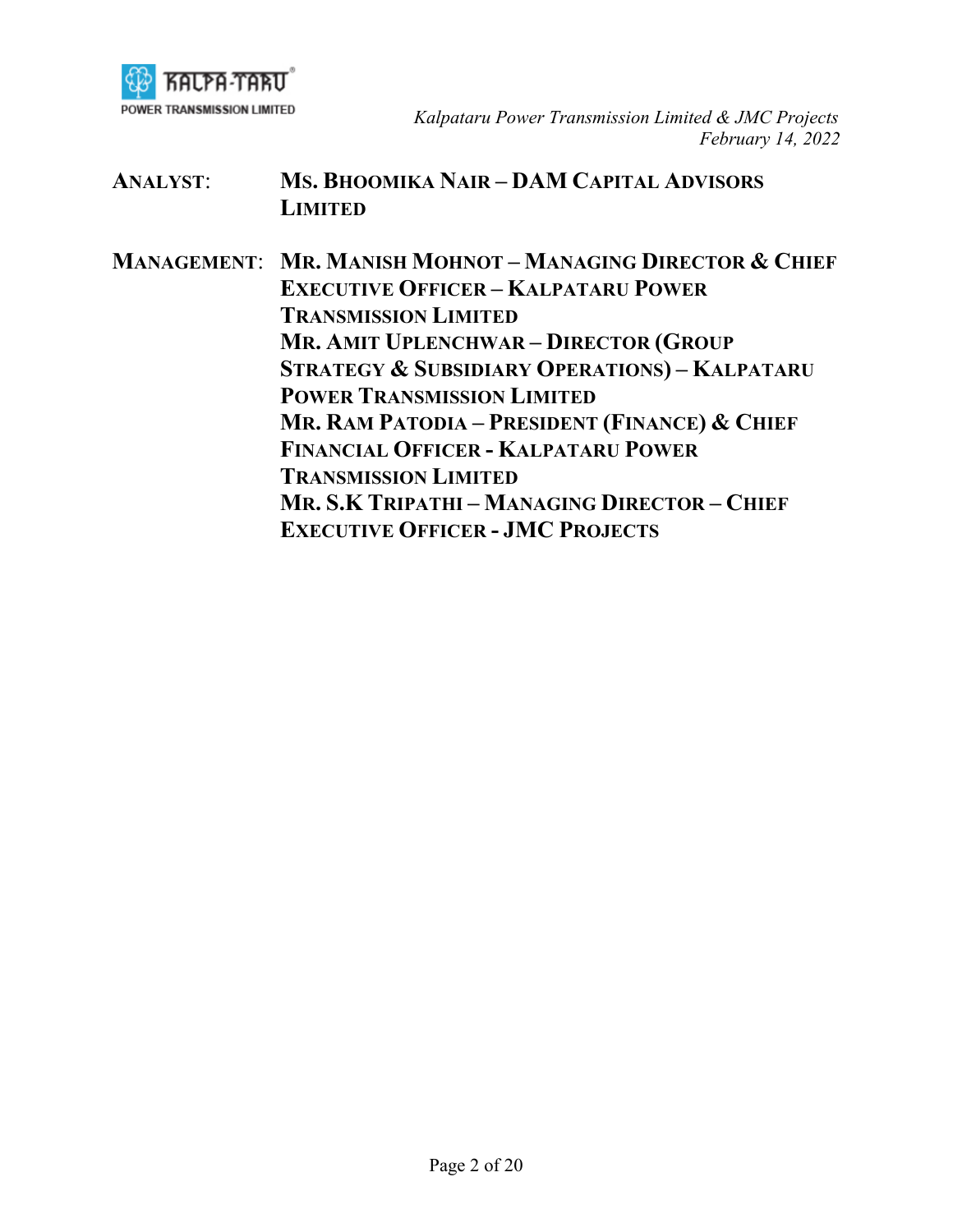

- **Moderator:** Ladies and gentlemen, good day and welcome to Kalpataru Power Transmission Limited & JMC Projects Limited Q3 FY2022 Earnings Conference Call hosted by DAM Capital Advisors Limited. As a reminder, all participant lines will be in the listen-only mode and there will be an opportunity for you to ask questions after the presentation concludes. Should you need assistance during the conference call, please signal an operator by pressing "\*" then "0" on your touchtone phone. Please note that this conference is being recorded. I now hand the conference over to Ms. Bhoomika Nair from DAM Capital Advisors Limited. Thank you and over to you, Ms. Nair!
- **Bhoomika Nair:** Thanks to you. Good morning, everyone. Welcome to the Q3 FY2022 Earnings Call of Kalpataru Power Transmission Limited and JMC Projects. We have the management today being represented by Mr. Manish Mohnot - Managing Director and CEO, Mr. Amit Uplenchwar – Director Group Strategy & Subsidiary Operations, Mr. Ram Patodia – President Finance & CFO and Mr. S.K Tripathi – Managing Director and CEO. I will now handover the call to Mr. Manish Mohnot for his initial remarks post which we will open up the floor for Q&A. Over to you, Sir!
- **Manish Mohnot:** Thank you for attending this earnings call of KPTL and JMC. I hope that you are all staying safe and healthy. Let me begin by talking about key updates and overview of our performance of the quarter. We have delivered robust performance at consolidated level with top line growth of 11%, stable EBITDA margins, notable drop in the net debt levels and record order in flows despite the challenging operating environment. Commodity prices and freight cost continued to remain at elevated levels leading to pressure on prospects. We have achieved divestment of Kohima-Mariani transmission and received some consideration in December 2021. With this, we have completed divestment of all T&D BOOT assets. We continued to widen our international reach and validated three new countries during the year. We have also strengthened our market position in some of our focused business verticals as we acquired new clients and demonstrated our strong capabilities. Coming to road BOOT assets, we have provided for short fall in termination payment and expected credit loss for Kurukshetra to an amount nearing Rs. 86 Crores in this quarter. However, we will continue to pursue the claims and termination payment against NSGI. Our total provision in KEPL for Q2 and Q3 is at 364 Crores. We have also received consent from lenders for restructuring Wainganga BOOT asset and we hope to close our administrative formalities by March 2022. The deal for the sales of international road asset is still under discussion. The terms are under negotiations at this stage. Our sale in Indore project is gaining traction with additional booking and enquiries. Till date we have completed sale of 45% of the total saleable area. We plan to complete the sale of balance units in the next 12 to 15 months. We have received orders of over 14,300 Crores at a consolidated level during the year and have an additional L1 position of Rs. 5,300 Crores. Coming now to the financial performance, first at KPTL consolidated level. Our consolidated revenue grew by 11% to Rs. 3,889 Crores on back of strong execution in BNF, water, and international T&D subsidiaries. Our EBITDA margin in Q3 were 9.3%, at a consolidated level.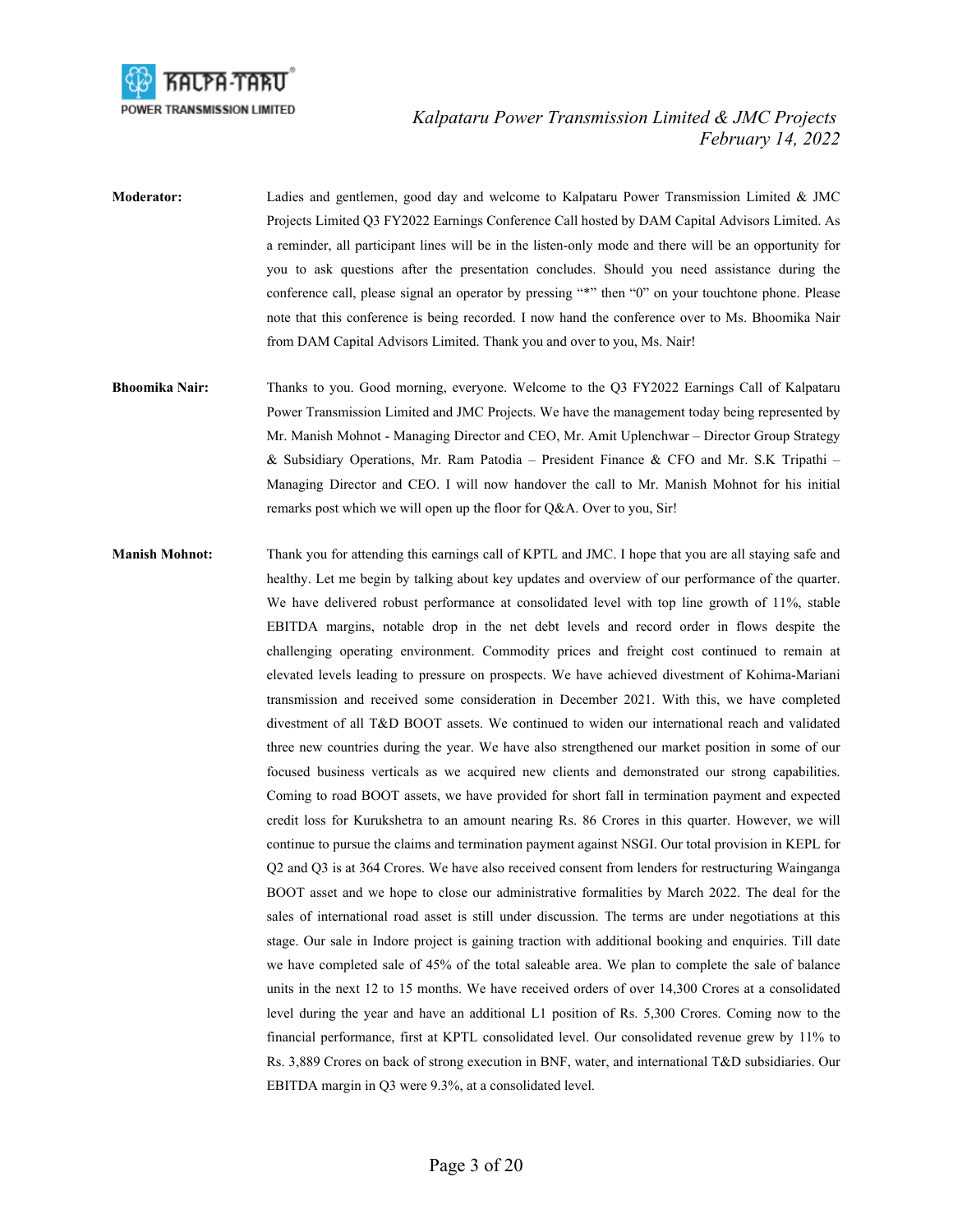

Our EBITDA margin remains under pressure with elevated levels of commodity, freight, and other goods prices. Our exceptional items in Q3 2022 include the following: Gain on sale of KMTL of Rs. 262 Crores And value of fixed assets of Shree Shubham was written down by 22 Crores. An amount aggregating to 86 Crores for shortfall and termination payment and expected credit loss for Kurukshetra Express Private Limited. Our decline in EBITDA and exceptional items led to fall in PBT and PAT.

 Our consolidated net debt is at Rs. 2044 Crores, which is a decline of 13% compared to last year and 27% compared to previous quarter. Now with standalone KPTL, our revenue for Q3 was affected due to lower dispatches and T&D business and lower order inflows in first six months of the year. T&D revenues including Linjemontage and Fasttel Group was up by around 17%, decline in Oil & gas was around 30% and railways around 7% in Q3 2022. Our subsidiaries: in Sweden Linjemontage reported revenue of Rs. 364 Crores with growth of 13% and Fasttel Brazil recorded revenue of Rs. 139 Crores in Q3 2022. We were able to maintain EBITDA margin of 9.1% in Q3 2022 and 9.5% for nine months in 2022. Our exceptional item in Q3 2022 pertains to gain on sale of KMTL. Our lower revenue growth and fallen EBITDA margin had led to fall in PBT and PAT.

 At standalone level, our net debt has declined by around 600 Crores in Q3 2022 to Rs. 547 Crores at the end of December 2021 largely on account of closure of sale of KMTL. KPTL received orders of Rs. 4,364 Crores till date in 2022 including the new orders of 803 Crores secured in the month of January. Additionally, we have L1 of approximately 4000 Crores. We expect to convert most of this L1 orders in the next few months. Our standalone order book at the end of December 2021 was at Rs. 12,646 Crores.

 Now for standalone JMC numbers, our JMC revenue grew by 26% to Rs. 1348 Crores in Q3 2022 driven by robust execution in B&F and water business. JMC's EBITDA margin was at 9% in Q3 2021. We expect margin to improve going forward as most of the projects of fine escalation provision have changed. JMC has provided for an amount aggregating to 88 Crores for shortfall and termination payment and expected credit loss for KEPL. As communicated earlier on the call, we have adopted a prudent approach and taken these losses up front, while we continue to perceive our claims with NHAI. Our net debt at JMC was Rs. 603 Crores at the end of December 2021 with a decline of around 100 Crores from previous quarter despite a robust growth and turnover. JMC received order inflows of Rs. 9,984 Crores till date in 2022 and order book is at all time high of 19,192 Crores at the end of December 2021. Let me now conclude with an outlook. We expect our consolidated revenues to grow in the range of 10% to 15% for full year 2022 with JMC expected to deliver revenue growth in excess of 20%. Our EBITDA margins will continue to remain under pressure. We expect EBITDA margins to remain in the range of 9 to 9.5% at standalone and consolidated levels for 2022. Our debt levels for KPTL standalone and JMC expected to remain at similar levels at the end of March 2022. We expect order inflows to reach around 8,000 Crores for KPTL and 12,000 Crores for JMC for full year 2022, whereas at a consolidated level we will have an order inflow of approximately 20,000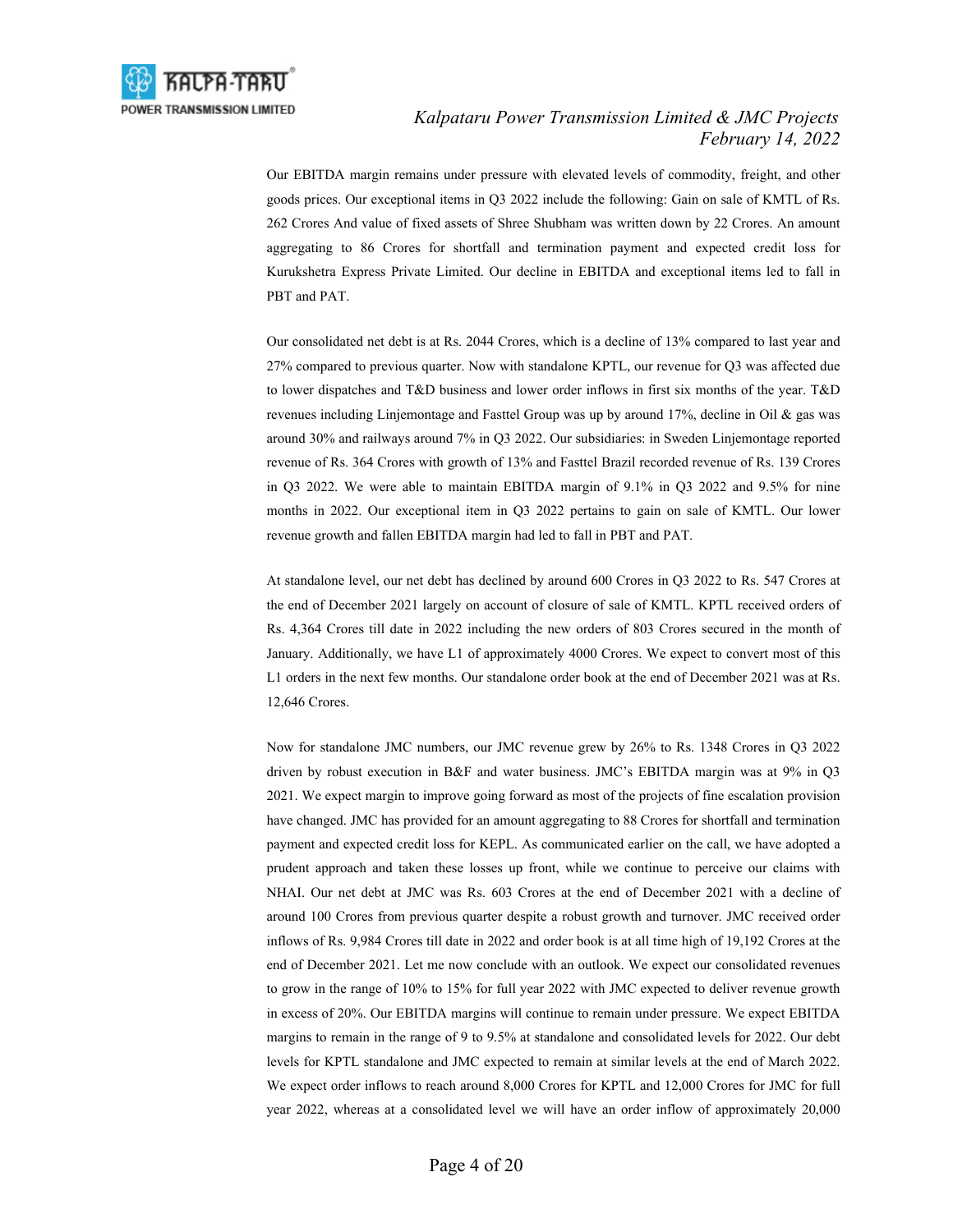

Crores for the current year.

 The current operating environment remains challenging with inflated input prices and competitive pressure. However with a wide and diversified portfolio and extended international reach, we are comfortably to face uncertainties. With that, we can open the call for questions.

**Moderator:** Thank you very much. We will now begin the question-and-answer session. The first question is from the line of Swarnim Maheshwari from Edelweiss. Please go ahead.

**Swarnim Maheshwari:** Hello Sir and good morning. Sir a couple of questions; first one is you had mentioned there was a strategic shift in dispatches. Can you please elaborate on that? Is this related owing to change or volatile commodity prices? What is it really?

- **Manish Mohnot:** Strategic shift primarily has three components. The first biggest component is freight prices and availability of containers. I think that is a big shift from an international perspective because freight prices as all of us know are at a record high and sometimes availability of containers itself is becoming a challenge. A lot of our clients have come back and extended our delivery period because they can see that it is a global issue and not driven by any individual company, so that is a key reason for a strategic shift and second on projects where we know that on EPC projects the site requires much later than now. We have slightly shifted deliveries to make sure that at least if at all we can catch the commodity cycle at the right time but that is not significant. Significant portion is because of the freight cost and availability of containers.
- **Swarnim Maheshwari:** Okay, basically this is specifically with respect to the international projects, but how about the domestic projects? Are you facing similar kind of issues or is it much better significantly now?
- **Manish Mohnot:** As far as the domestic projects are concerned, delivery is on time except that some of our projects we have seen stoppages, primarily some of our projects in Rajasthan at the end of January primarily on account of some environment issues, which is beyond our control, but otherwise domestic projects have been very robust. We have delivered on what they have projected for nine months level, so not many delays as far as the domestic projects are concerned.
- **Swarnim Maheshwari:** Right and Sir; just one related question with this one, so are we still maintaining 5% to 10% revenue growth guidance given our nine month is at negative 5%.
- **Manish Mohnot:** We are changing our revenue guidance for standalone company. We do not believe that we will be growing in the current year. There is a likelihood that there could be some degrowth for the current year as a whole at a standalone level, although at the consolidated level, we continue to be confident of a double-digit growth, but at standalone level where we are today it does not seem like, we would have a growth for the current year, but at the same time given the visibility of order book, given L1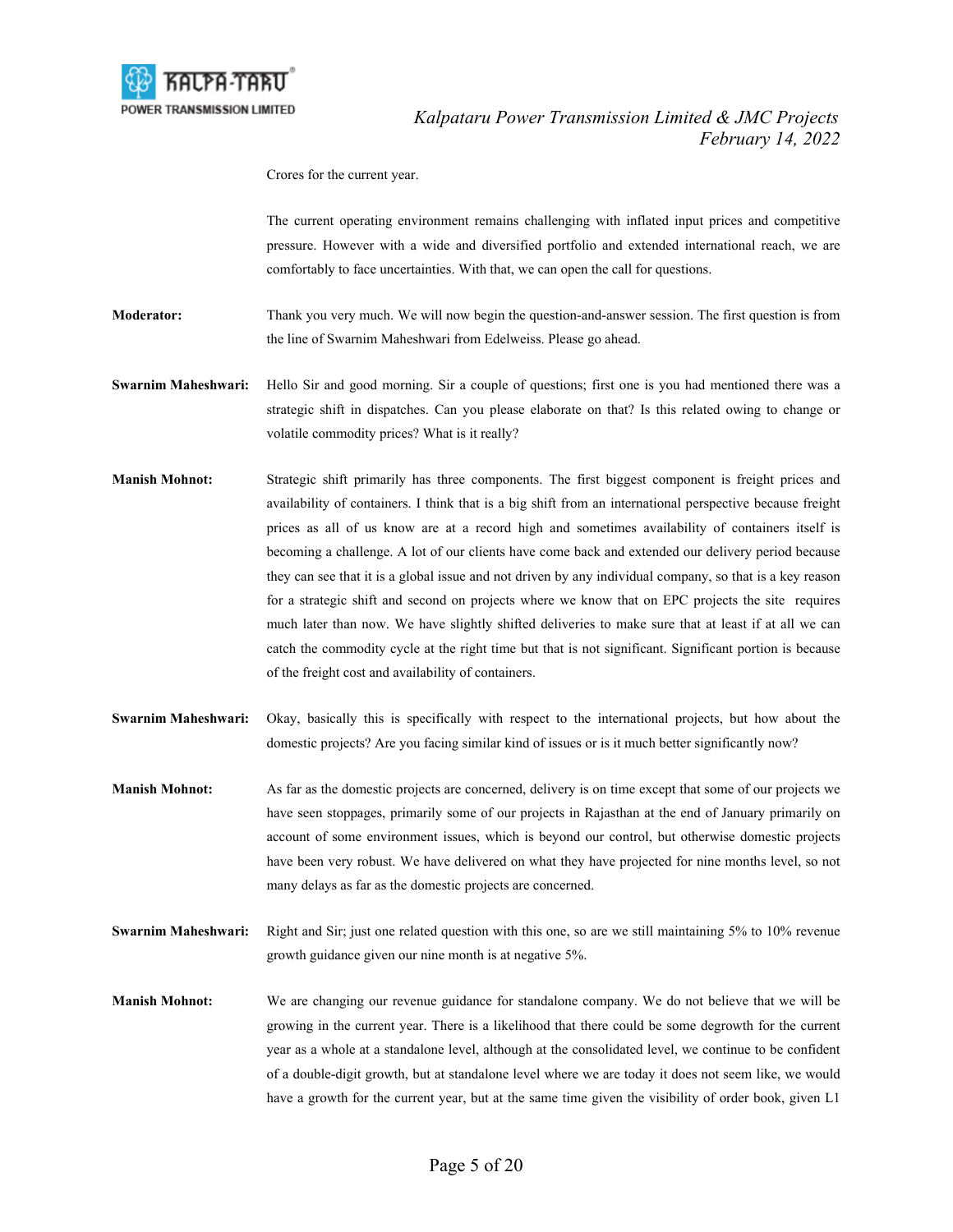

position, things are looking much better for next year. As I was saying at standalone level, growth looks difficult for the current year, but even order book visibility has started looking better.

From the next year perspective all the biggest challenge continues to be the volatility of commodity prices and that is something, which is completely beyond our expectations as well as beyond our own benchmark of where things could be.

- **Swarnim Maheshwari:** My other question actually on the bidding process. If you just see on the transmission business side, I think you have mentioned that you will be actively participating in the bid and I just wanted to understand, how is the bidding environment over there because we have seen couple of new entrances in that sector and also what will be our average ticket size that we are targeting in this segment?
- **Manish Mohnot:** Swarnim, on the transmission side if I divide this into domestic and international right, let me first start with visibility. As far as visibility is concerned over the last few months, we have seen a lot many tenders being rolled out by the State Government at a domestic level by the Central Government at a domestic level whether it is on TBCB, whether on PGCIL getting some of the large clients in North India, whether it is on state level utilities, so at least on a transmission side after long I believe that transmissions domestic will start seeing reasonably good growth getting into next year, both on order flows as well as revenue. As far as international is concerned, we had our own challenges of not being able to pitch for lot of World Bank funded projects till October. We are out of it completely now and we started bidding and as you can see significant portion of our L1 position today is on transmission international only; may be around 80% of our L1 is transmission international. As far as competition is concerned, it is the same 6, 7, 8 players on majority of the large projects. Smaller projects also at times we see 10-12 people coming in, but competition continues to be at similar level, which is healthy competition. It is not as bad as some of other segments where you are even seeing 25 to 30 players coming in, but as far as transmission is concerned I think we continue to 7 to 8 players only.
- **Swarnim Maheshwari:** Got it Sir. Thank you so much and wish you all the best. I have couple of more questions. I will come back in queue.

**Moderator:** Thank you. The next question is from the line of Parikshit Kandpal from HDFC Securities. Please go ahead.

**Parikshit Kandpal:** Sir my first question is on JMC. I just wanted to understand, we are seeing robust order inflows but the execution seems to be still lagging. Any update on that if you can highlight what is the contribution of JJM orders in the order book and how much has been the execution in the nine months and the third quarter that is my first question?

**Manish Mohnot:** Out of this 35% to 40% order book pertains to water and out of that, maximum water projects in the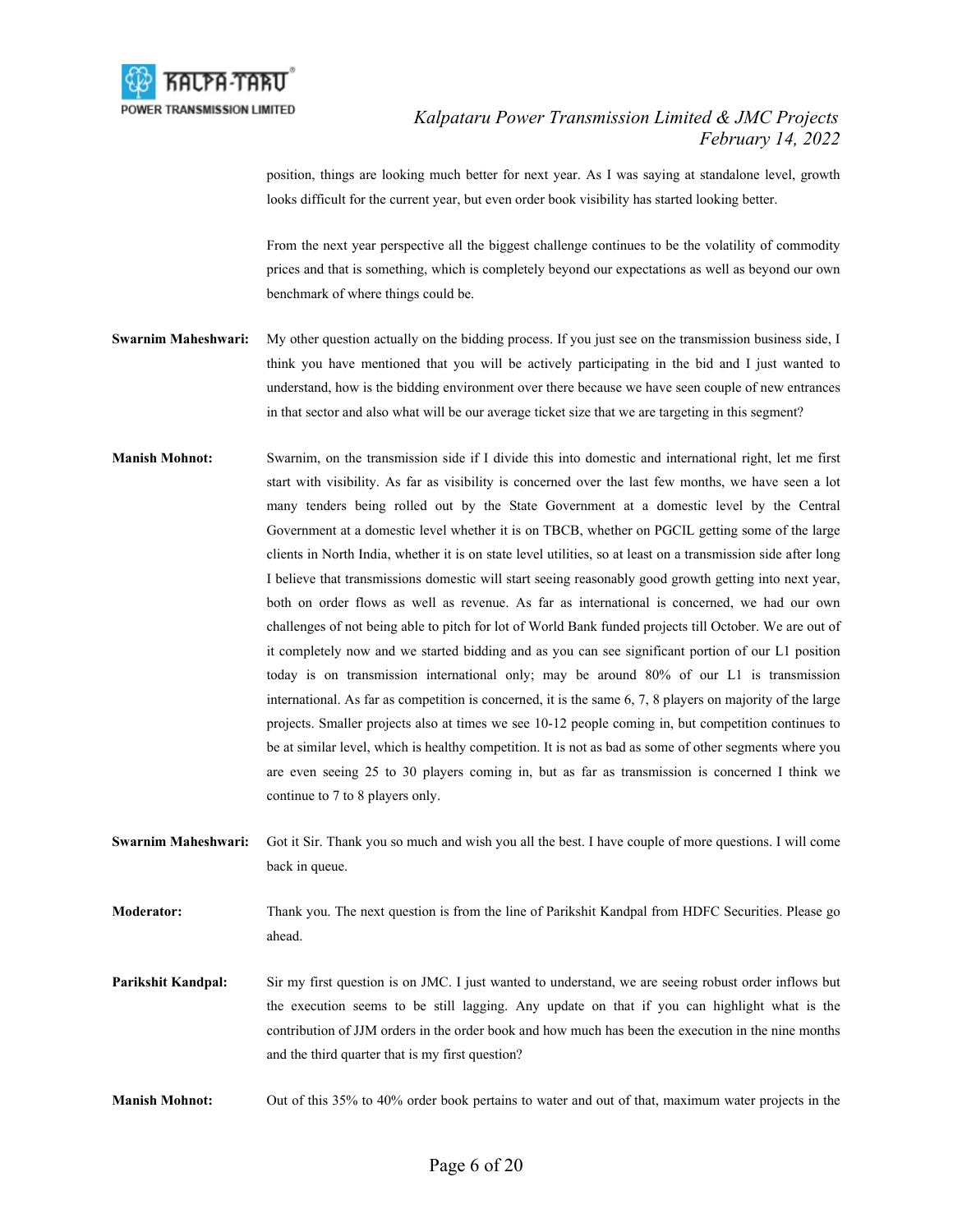

country is driven by the JJM only ; 75% to 80% is driven by JJM.. To answer your question, about 80% is through JJM. Yes there is a small about 5% portfolio, which comes from international. We are doing couple of schemes in Maldives, so JJM weightage remains still heavy and this is where the Government is bullish and we can see in next four to five years good investment coming in the JJM scheme across all the states in the country.

**Parikshit Kandpal:** My question was how much of this order book has been executed in the nine months of FY2022 and the third quarter of FY2022?

**Manish Mohnot:** Your question is specific to water?

**Parikshit Kandpal:** Yes, for JJM specifically because there has been delays in getting the DPRs and all in place. I just wanted to understand it because of these orders constituting large amount of order book, but sill not contributing substantially to the execution so just wanted substance there.

- **Manish Mohnot:** The situation is contrary to what you are saying. Compared to the last year, when we did about 700 Crores in the water business, this year we are doing 1800 Crores. There is almost 200% or more than that jump is there and maximum of this execution is coming from JJM only. There are pockets of JJM where there is dip, but there are states like Orissa, states like Jharkhand where the execution is quite fast. There is a tremendous momentum building up in UP, which is currently little dissipated due to the elections, but execution is on the track in all our JJM projects. If you ask on the delay side, as such on the water projects, there is a general traction delay because the Government level, the mindset to drive these projects some of the state governments they are very strong like Orissa and places like UP they are building up the momentum and we will see the execution coming forward in Q4 and next year.
- **Parikshit Kandpal:** Sir my second question is on the BOOT portfolio, the road. We are now out of the power transmission asset, but on the BOOT roads, if you could update what is the status there. Any update on this restructuring and monetization of these projects if you could just update us.
- **S K Tripathi:** We can asset wise. KEPL which was our largest asset in joint venture with Srei that we have terminated after one year of farmers agitation, during which the toll plazas were closed and there was no revenue and as per the contract, we were entitled to do so. We have terminated and now we are working with the NHAI on the compensation and the termination payment, which I think in next two quarters, we will be able to resolve this. Major part of the problem, as far as the bankers are concerned, we will be also pursuing the claims, which will arise to recover the equity. This is as far as KEPL is concerned. As you can see this quarter, we have provided 88 Crores anticipating future liabilities, which will arise in KEPL. One more thing as you are aware in case of KEPL, we are already pursuing arbitration with NHAI on the breach of their covenant on the diversion making the alternate routes around the project. Coming to the WEPL, here also you will see some spurt in the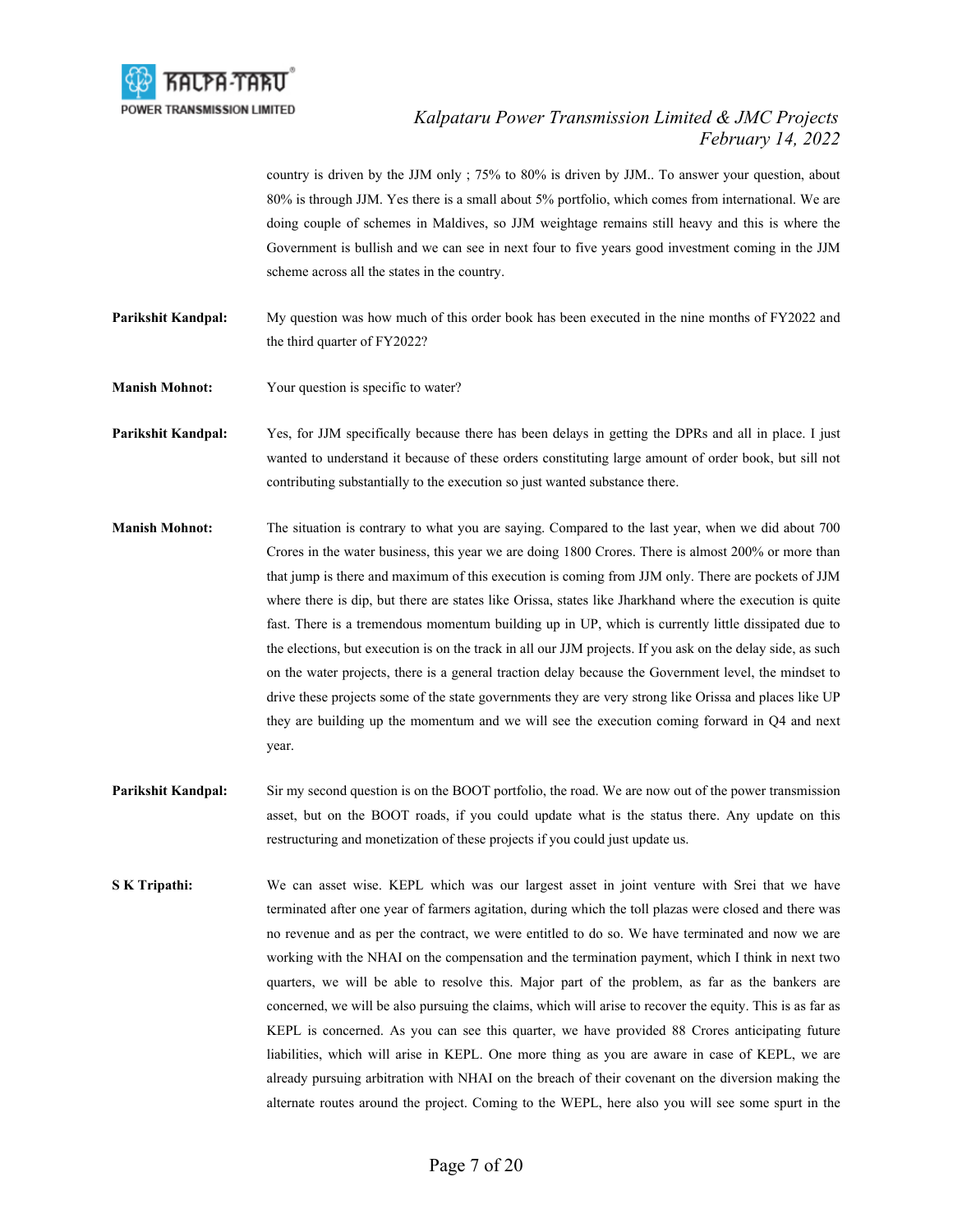

revenue, but this is all seasonal. Here also the project, we do not see much upside in terms of the revenue, but on the restructuring side, we have moved well and we expect to complete the restructuring of WEPL by March, which will definitely insulate us from the cash outflow next year. Coming to VEPL this remains a neutral project, so there is hardly any impact on the overall cash outflow or the revenue. VEPL, we are still in discussion with the investor to divest the asset. At the same time, this asset has a long trail of balance- 23 to 24 years, and our debts are to be repaid in the next four to five years, so we are also looking at the restructuring option. Overall we can see that next year the pressure from the overall JMC BOOT portfolio should come down and it should come down in terms of building up the cash flow pressure or otherwise and as the claims, we have something, they may start maturing maybe the next year onwards, which will give lot of relief to not only the BOOT projects, it will give relief to overall JMC balance sheet.

- **Parikshit Kandpal:** Sir, last thing, just based on comment on the pledge and any plans to IPO the parent entity, Kalpataru Real Estate, any colour there and if that happens then how does the pledge work if they have plans of doing the same.
- **S K Tripathi:** Parikshit let me take that question. I think on the pledge perspective, the pledge has primarily not moved significantly because of any borrowing and borrowing continued to be constant, so we have not seem the pledge come down as anticipated at the beginning of the year, but we believe that it should come down gradually during the current year. Given that the sales of real estate had picked up reasonably well that is what we have understood from the promoters. We might also not see anything major happening by March, but we expect slowly pledge to come down to reasonable levels over the first three quarters of the next year. As per the second question, question about real estate for Kalpaturu Limited IPO, I have no clue of that. Maybe that is something which is completely with the KL management.
- **Parikshit Kandpal:** Okay Sir. Sure Sir. Those were my questions. Thank you and all the best.

**Moderator:** Thank you. The next question is from the line of Bharat Sheth from Quest Investment Advisors. Please go ahead.

- **Bharat Sheth:** Hi good morning, Manish ji and Tripathi ji. First on the JMC, Sir we have provided first on this KEPL 380 Crores, so out of that how much are the cash outflow do we expect in case and if that will be there and the claim will be there, the amount of claim that which can really match those outflows. Second Sir any investment during nine months in our road BOT.
- **S K Tripathi:** Bharat Bhai let us break your question in two parts. One is on the cash outflow side. I think as far as the KEPL is concerned, as we have taken a further impairment of 88 Crores; this will cover any future expediency in terms of the cash inflow to the project at least for next one- and one-half years and within that time we expect to resolve the issue with NHAI. As far as the claims are concerned in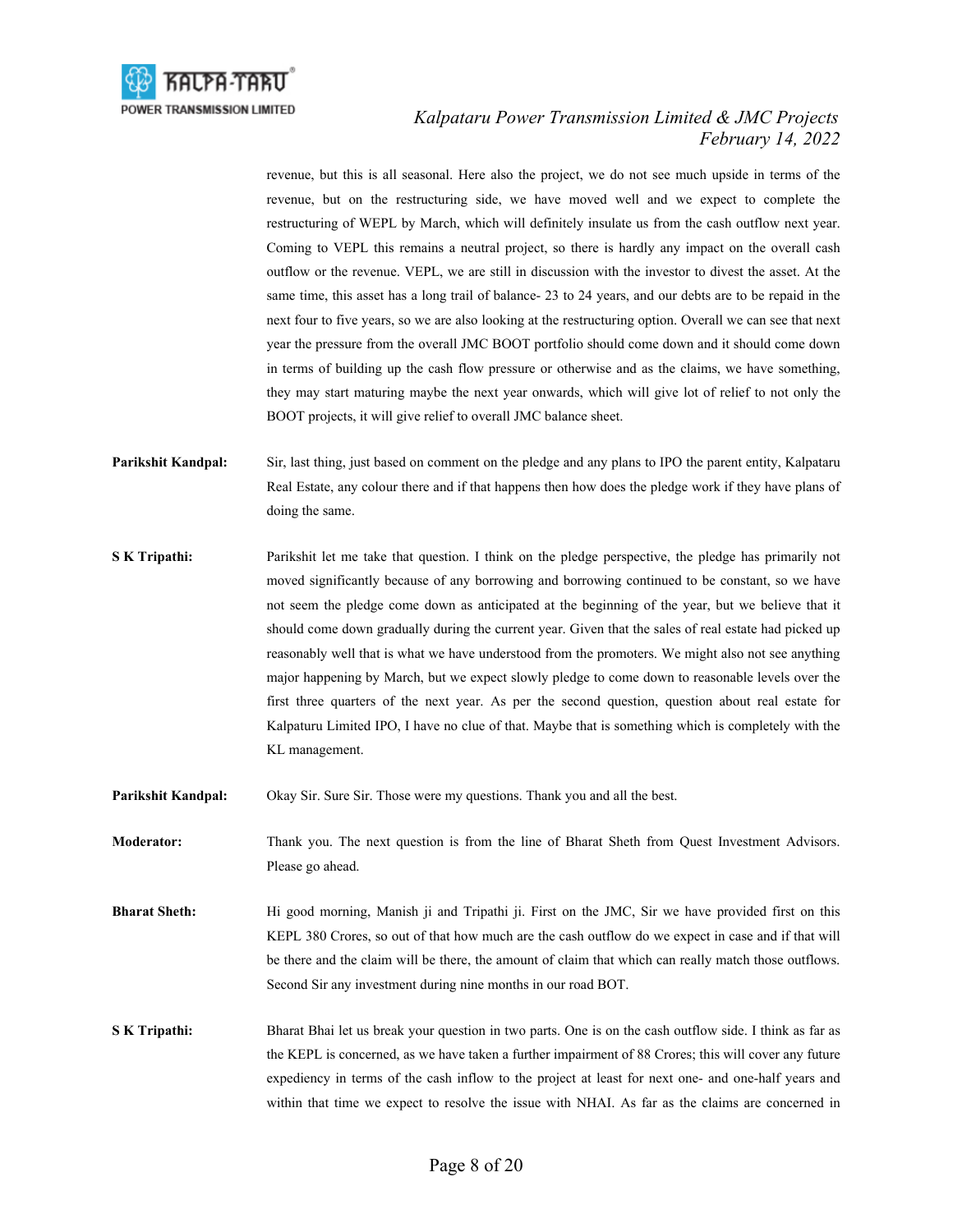

KEPL as earlier also we have two claims which are going on. On One claim, we have award of about 50 Crores, the second claim is in the advance stage of arbitration, third claim we will be lodging depending on the outcome of this termination payment what they finally give us, but to answer your question, we do not see any cash coming out of these claims in the near future because it is a long drawn process, 3 to 4 years and that too initially if we have to take out the cash we have to provide the BG, so we are really not looking at the direct cash inflow coming from these claims.

- **Bharat Sheth:** How much will be the cash outflow out of these 380 Crores that we may have to do?
- **S K Tripathi:** Maximum has already gone. There will be nothing that is what I am saying. There will be nothing in this financial year and in next two quarters also we do not see any cash outflow going forward in KEPL from anywhere.
- **Bharat Sheth:** Any investment during nine months or this current year we expect other than these projects in other BOT asset?
- **S K Tripathi:** Other BOTs; there will be because of the obligation on the VEPL Agra and Nagpur continues and that will come. Some projects will go into maintenance cycle. However, overall next year it should be in the range of 60 to 70 CR for the 2022 to 2023, overall investment in BOT.
- **Bharat Sheth:** How much this year?
- **S K Tripathi:** This year we have already done 113 and some more will come in the Q4 because some projects we have to do the regular maintenance work.
- **Bharat Sheth:** Okay, On the JMC guidance for the current year and approximately next year, so what kind of a growth because we have already achieved 62% top line growth, so we were maintaining guidance of 20% so do we expect a substantial decline in Q4.
- **S K Tripathi:** No, we do not expect a decline given the heavy order book we do not expect any decline rather the same momentum will continue in Q4 and little dissipated momentum will continue next year right so we can expect for the next year growth in the range of 10 to 15%.
- **Bharat Sheth:** Current year EBITDA margins Sir?
- **S K Tripathi:** Currently we are at 9% for the quarter. Overall we are at 7.6%. We expect the year to close something closer to 9%.

**Bharat Sheth:** Next year?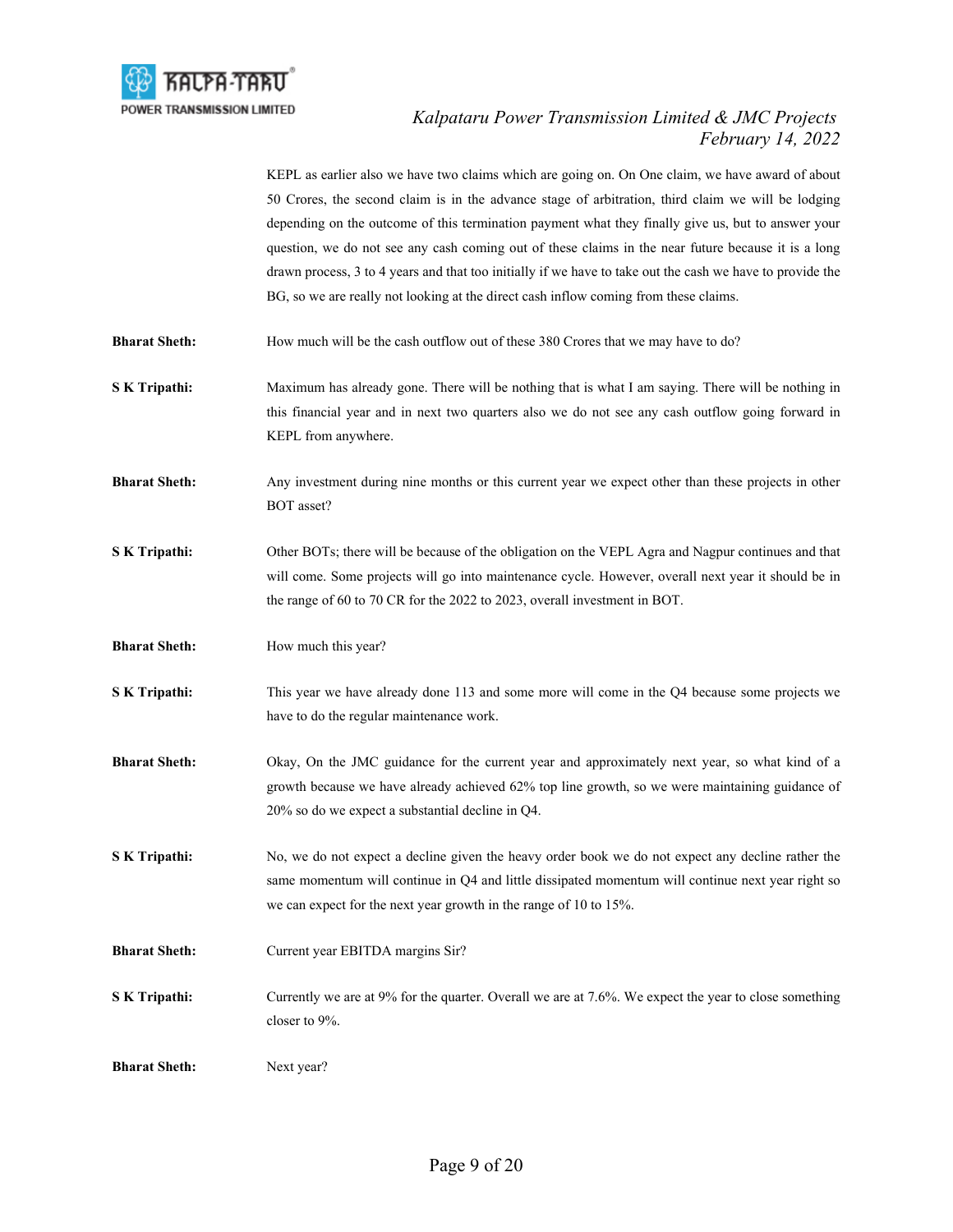

- **S K Tripathi:** Let us see Bharat Bhai, there is lot of volatility in the market on the international side, logistics side and the steel and cement commodity side. It is still I think given our order book we should be in the range of 9 to 10% next year.
- **Bharat Sheth:** Now last question for Manish ji. In the renewable side, we are hearing that government is planning around 370 giga watt in next 9 to 10 years and the total investment is required to the tune of 30 lakh Crores, so out of that how much is our addressable market and how do we look at that business apart from what you say, good traction in the domestic T&D side.
- **Manish Mohnot:** From KPTL perspective, the biggest benefit of all this investment comes into requirement of more lines and transmission and distribution including sub stations right so the green energy corridor the first one a lot of orders had been placed. You see now a lot more tenders coming up and huge plan at the government level to enhance the connectivity for Northeast as well as North, so from that perspective, the visibility has significantly improved in the last 60 days with lot of tenders, lot of orders being floated by the government and I personally after long started believing that at least the transmission domestic space should start seeing growth again and reasonably good growth. It is not that 2, 3, 4, 5% which we have seen in the last three years: reasonably good growth.
- **Bharat Sheth:** Medium-term perspective Sir I mean any.
- **Manish Mohnot:** My view would be getting into next year, the transmission domestic including the neighboring countries should look at least 10%.
- **Bharat Sheth:** Over next two to three years time frame the kind of investment the government is planning on the railways?
- **Manish Mohnot:** If I look at different segments in transmission domestic, next two to three years growth has started looking good. Railways have been muted growth for the current year; at least on electrification you see kind of expansion in metros and all of that. Oil and gas seems to have started picking up, although for the first six months we have not booked many orders, but still we have started picking up. We have bid for a lot of tenders and we just did get an order also; we did on Friday, so I think,India business should come back to track for 10 to 15% growth getting into next year.
- **Bharat Sheth:** International Sir?
- **Manish Mohnot:** International continues to be a big thrust for us and as I said earlier today also our L1 position are in excess of 3000 plus Crores on international and we believe that it would be a big area both from KTPL India perspective as well from Linjemontage and Fasttel perspective.
- **Bharat Sheth:** Okay. SIR last question, I mean EBITDA portfolio of KTPL because I believe that Q4 will be much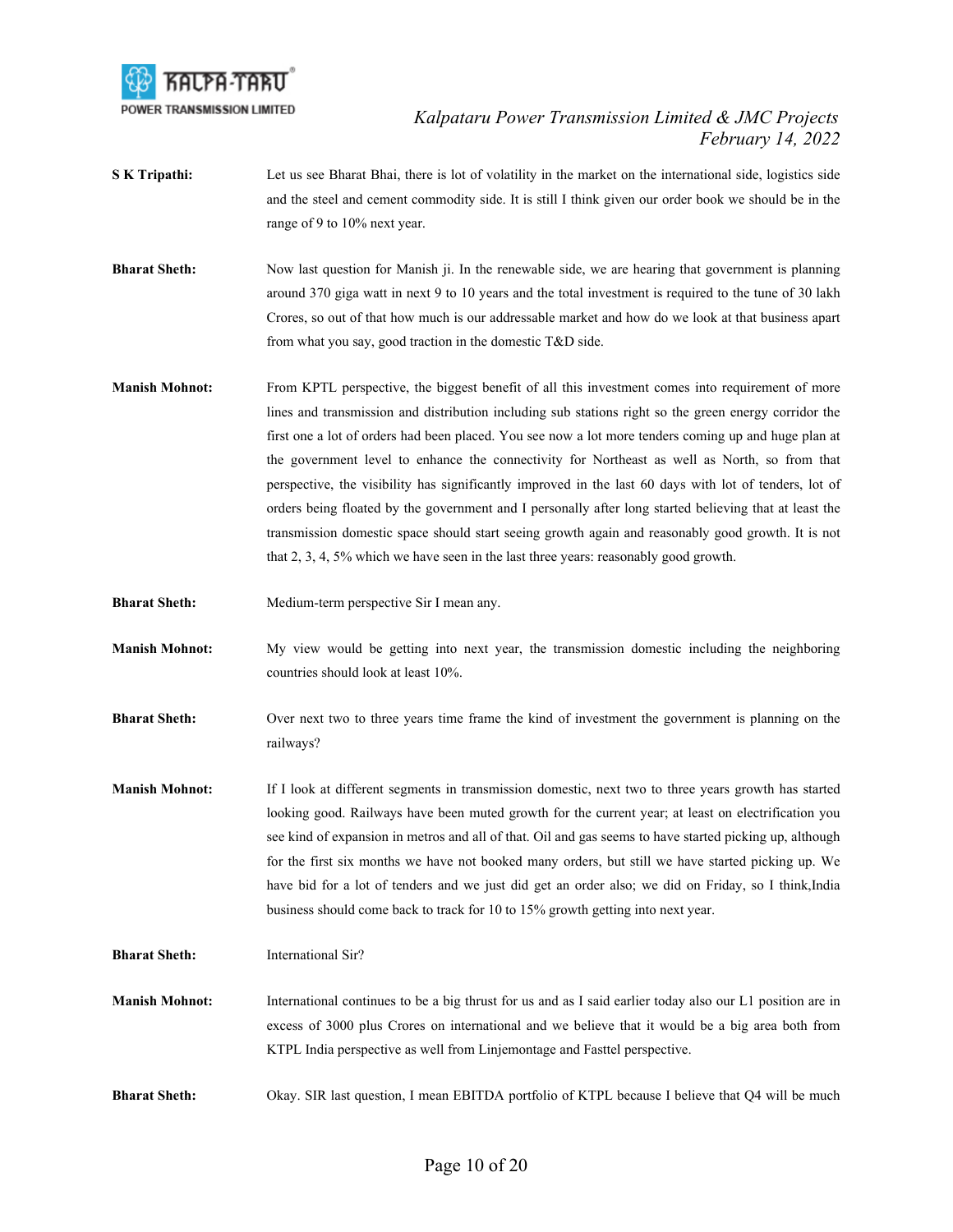

better than the current run rate so how do we expect full year EBITDA.

- **Manish Mohnot:** It is becoming more and more difficult to start projecting EBITDA. Yes our order book looks healthy but that is on December 31<sup>st</sup>. After December 31<sup>st</sup> we have seen two hikes in steel already in the last 45 days, so right now I am keeping the guidance limited to 9 to 10% but as the volatility comes down or it at least stays stable even if it does not come down we should be targeting going back to the old days of profit level digit margins in the next year.
- **Bharat Sheth:** Okay, and all the best Sir.

**Moderator:** Thank you. The next question is from the line of Swarnim Maheshwari from Edelweiss. Please go ahead.

**Swarnim Maheshwari:** Thanks for the opportunity again. Sir now we intend to be debt free so we are right now at about 2000 Crores. Now what are other strategic projects that we actually plan to exit and by what time do we intend completely be to do it ourselves?

- **Manish Mohnot:** Let me take this question, from a larger group level. If you look at, it we have already declared a lot of our investment as non-core earlier itself right, we first said T&D and that is fully done. Road: one of them we have exited in terms of termination, one of them we are in a discussion with a large player for signing off sooner than later and one of them is getting into restructuring mode. Shubham Logistics also has been declared non-core while the business continues to be cash positive and they would not need any support, but that is in noncore products and I expect in the next few years maybe not immediately but sometime in 2023 or 2024, we should look at either a strategic investment or divestment in any other form in Shubham Logistics. As far as Indore is concerned, the project is nearly done and 45% we have sold. We have good traction. We sold seven odd flats in Q3 and the target for Q4 is 9 to 10 flats plus shops, so we expect Indore also all sales to happen in the current year and in the entire financial year and we expect that by March 2023, we should collect all our dues on Indore also, which is 300 plus Crores. From a strategic perspective, we continue to be focused on making sure that a lot of our technically non-core investments gets divested over the next 12 to 24 months.
- **Swarnim Maheshwari:** Sir, I got that. If you can just help us quantify what kind of money do we expect from the sale of road assets, from Indore and from SSL, that would be helpful?
- **Manish Mohnot:** Today it is going to be difficult to quantify on SSL and road assets because there are some discussions happening, which are confidential in nature, but Indore our investment is around 300 Crores and I believe that entire amount we should definitely collect in the next 12 to 15 months. We do not expect any significant bids to come on Shubam because the markets look attractive there from a long-term perspective. On the short term, we feel a lot of agri commodities move out of our warehouses because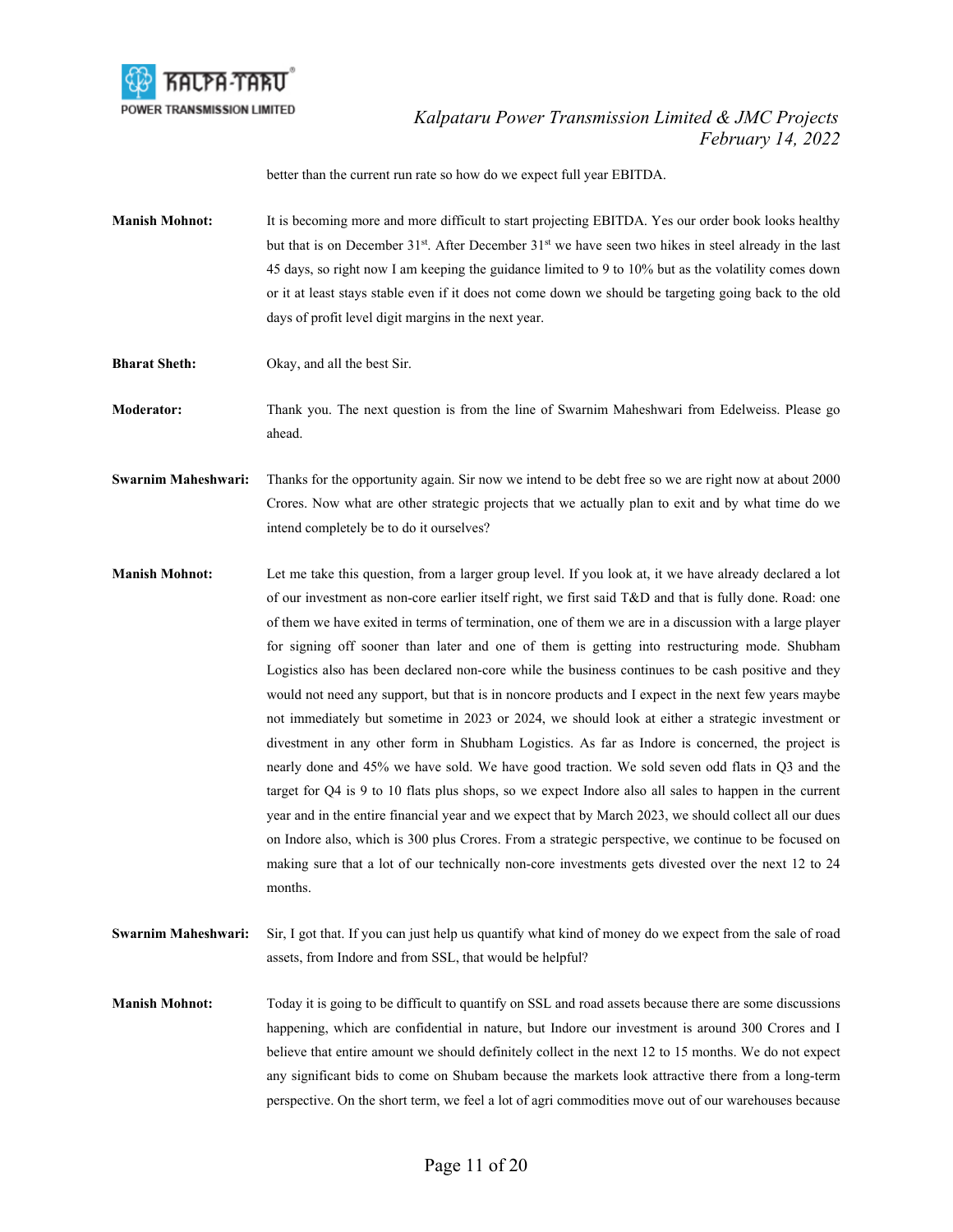

of the high prices and the commodity market, but from a long-term perspective we have signed with a couple of more PPP, so we have signed up with Haryana in Q3 and we expect a few of the states in Q4 and Q1 of next year. From overall business perspective Shubam, will continue to do well and we do not expect any hits there and Indore is what I told you in the range of 300 plus Crores.

**Swarnim Maheshwari:** Sir clearly the heavy lifting has to be by the road BOOT assets, right?

- **Manish Mohnot:** Yes, you are right, but strategically we are moving at a direction. Everything takes time given the kind of head winds we are into today, but hopefully Q4 we should be able to at least make sure that the restructuring of one of the assets is done and we might be pushing hard to see we can reach an agreement in terms on the third asset which has had a long binding of in Q4, but that is something which depends on reaching an agreement in terms of value. Right now what we are discussing is no more about value, but about terms and at the current value what we are discussing we do not see a significant hit coming on that asset also.
- **Swarnim Maheshwari:** Just one related question, do we expect to be net debt free by H1 FY2023 or FY2023 and any timelines over there?
- **Manish Mohnot:** We continue to be focused on keeping debt at minimal levels and we might not reach that target maybe H1, but maybe by March 2023 our debt should further come down unless we plan to do a strategic investment at a global level, which is nothing on the cards today but otherwise yes you should suggest coming down gradually quarter on quarter over the next four to five quarters.
- **Swarnim Maheshwari:** Sir, my other question about you contemplating the merger of KPT and JMC, which actually could have been like a significant synergy so any updates over there?
- **Manish Mohnot:** As I have said earlier, we continue to focus on both the businesses as they are today. We continue to explore various structuring options, which we may have. We definitely believe the synergies would help us in terms of improving margins and bidding for larger projects, but that is something, which at an appropriate time, the call will be taken by the senior management and the boards of the two companies if at all, but as of today, we continue to focus on growth of both the companies from a long-term perspective.

**Swarnim Maheshwari:** Fair enough Sir. Thank you so much and wish you all the best.

**Moderator:** Thank you. The next question is from the line of Shreyans from Equirus Securities. Please go ahead.

**Shreyans:** Thank you for the opportunity. My question is pertaining to JMC. Sir, of late we have JMC bidding for road projects, so is that we are targeting on a serious note, and if yes will it be restricted to EPC or we are at looking at HAM projects or something of that sort as well.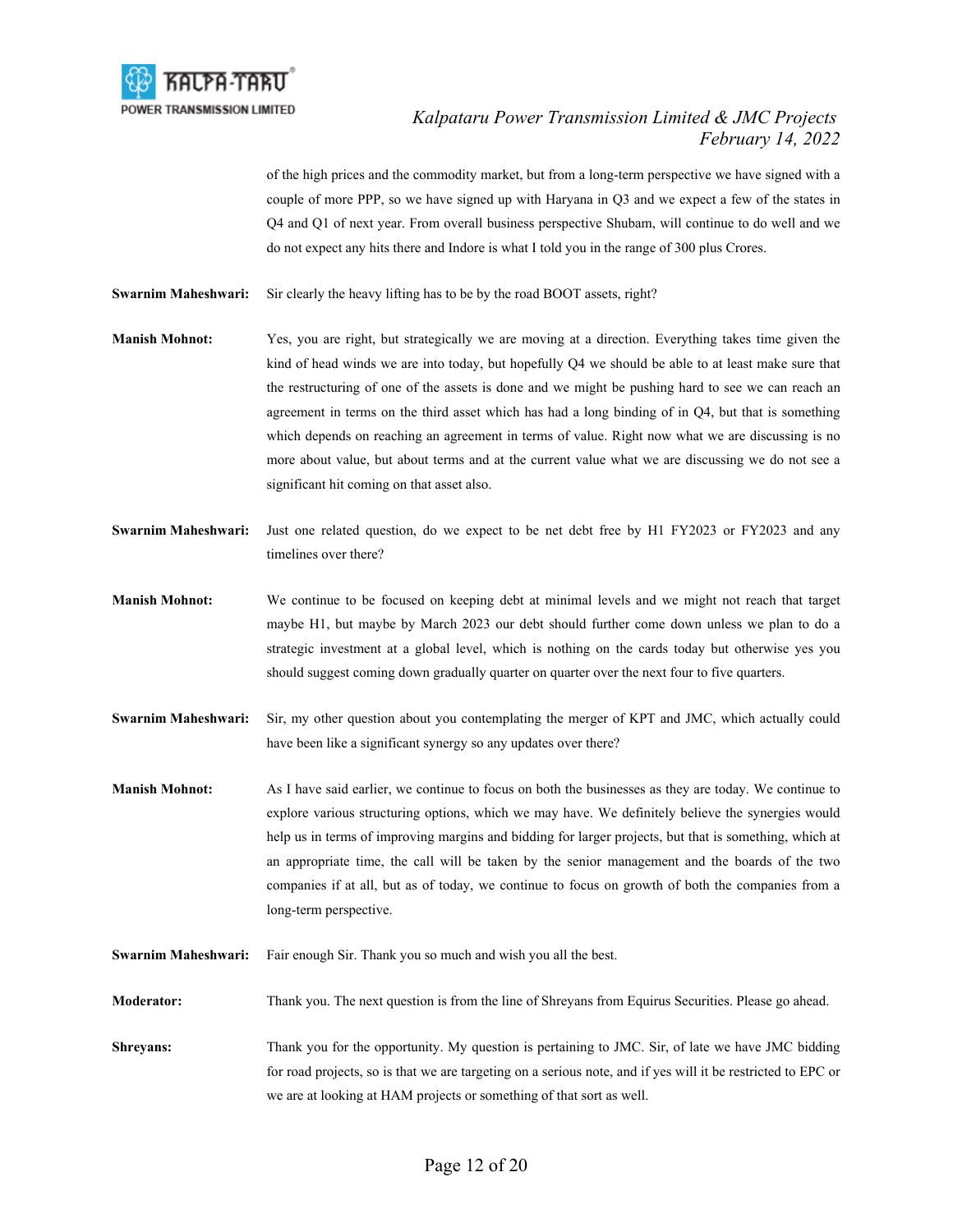

- **Manish Mohnot:** Shreyans, we have not done any bidding in the Indian road sector for at least one year, expect some strategic projects like some tunnels and all that. Currently, we are not looking at the EPC or HAM or BOT in India as far as the road is concerned.
- **Shreyans:** Got it. Sir, my next question is pertaining to EBITDA margins. We were targeting double digits 10 to 11% and now the guide under the 9% to 10%, so just wanted to understand what is it exactly and why it is being brought down?
- **Manish Mohnot:** Shreyans, if you look at last one year, it is full of uncertainty whether it is the commodity or the logistics. Most of the cost have gone up and most of the contracts they are having the escalation provision, but there is a 3-to-5-month lag between the indices and the actual realization part so you are right initially we forecasted in the range of double digit. Now we are cautiously saying that in the range at around 9%, but as I say going forward if this uncertainties settle down, post-elections then we can see the numbers improving going forward next year.
- **Shreyans:** Got it. Sir, few book-keeping questions from my side. Can you just let us know the capex number we have done for nine months and what is the target for this year and for next year?
- **Manish Mohnot:** We have already done about 137 Crores if I recollect, 137 Crores and by year end it should be about 180 to 185.
- **Shreyans:** For the next year?
- **Manish Mohnot:** Next year, the capex will be in the range of about 150 Crores or so.
- **Shreyans:** 150 odd Crores. Sir, what would be our order inflow guidance for FY2023?
- **Manish Mohnot:** Having got this order book next year, we will be focusing on stabilizing and the delivery of the projects rather than looking at targeting any particular order book, but of course depending on the opportunity, we can look at a number of about 6,000 to 7,000 Crores.
- **Shreyans:** 6000 to 7000 Crores okay. Sir, one last question from my side. Are we eligible for Central Vista project?
- **Manish Mohnot:** In terms of the PQ side, we do not qualify. We are eligible but we do not qualify.
- **Shreyans:** Okay, any plans to bid for that project?
- **Manish Mohnot:** Central Vista, yes if we get the project of our appetite and our size, we will definitely bid.
- **Shreyans:** Got it. Okay That is it from my side. Thank you and all the best.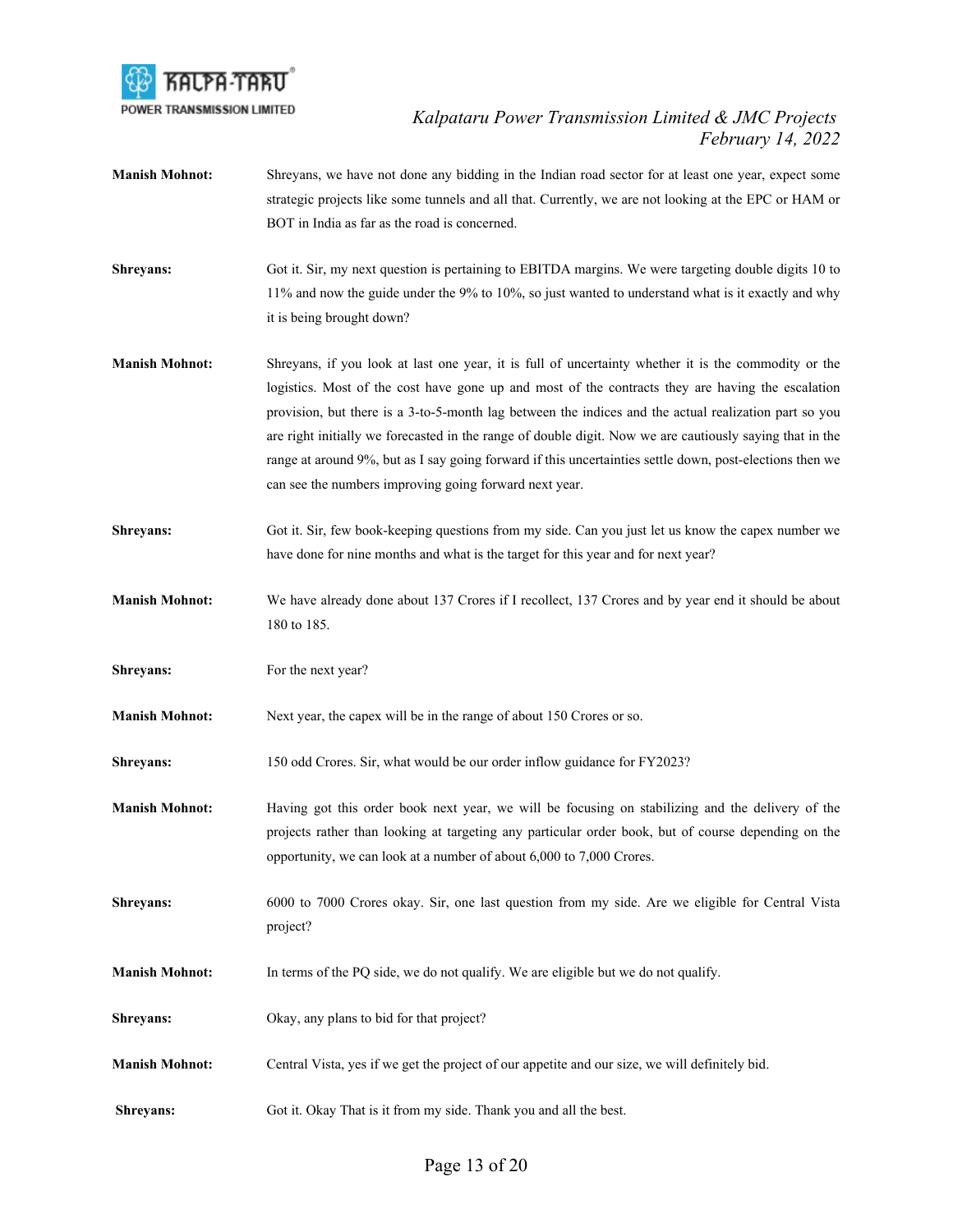

**Moderator:** Thank you. The next question is from the line of Teena Virmani from Kotak Securities. Please go ahead.

- **Teena Virmani** Sir this is Teena Virmani from Kotak Securities. My question is more on the non-T&D segment. Like you mentioned that oil and gas is looking to pickup and you may target around 10% to 15% growth next year, but on a broader level, what kind of opportunities are coming up in this segment and even in the railways or how do you plan to grow the non-T&D segment for KPTL standalone in terms of what opportunities are you looking in? How do you see this growth spanning out over next two to three years? Are there any new segments that you would be planning to add up in this, for example let us say railways electrification is little slower or if oil and gas fails to pick of the ways you are expecting, so are there anymore incremental segments that you may want to add up in the non-T&D to grow this segment?
- **Manish Mohnot:** Let me just first answer your last question about saying are we planning to add anything specific from a diversification perspective oil and gas and railways. As I have said earlier, nothing on the cards right now, but we will continue to explore anything within the value chain where we exist today whether it is on manufacturing or design or specific projects, specific skills. As far as oil and gas is concerned, you are seeing traction coming in from all the large oil PSUs whether it is GAIL, whether it is ONGC, whether IOCL, whether Gujarat Gas, whether it is private sector investment to some of the large players and we started that traction and tenders have started coming in. This is one area for us and the second area which I had said earlier also is the entire international market. Today at KPTL, we qualified a lot of markets in Middle East, in Africa even in oil and gas and we have submitted a lot of tenders. We have not been lucky till now. We have not been successful till now, but that is something which is sooner than later, so from a larger perspective I think we are looking at both. Domestic opportunity is improving and second internationally we should be able to pick something sooner than later, and that is helping us keep that momentum of growth as far as oil and gas is concerned. As far as railways is concerned, electrification we have seen some slow down and excessive competition coming in that, but again on whether it is a metro electrification or whether it is broadening of the lines or new lines, we see some tenders coming in. Also in railways, we had a very healthy order book. In railways, if you look at today the railways order book is closer to 18 to 21 months of delivery as of now, so we are focused on closure of project making sure that we deliver on maximum projects what we have committed and we are looking at rebuilding that order book. Even railways we are looking at the international segments in Africa and we should be submitting a few tenders in the next 3 to 6 months and that would again be an important area of growth for us from a long-term perspective.

**Teena Virmani** Sir, in railways, are we witnessing any kind of payment delays from railways?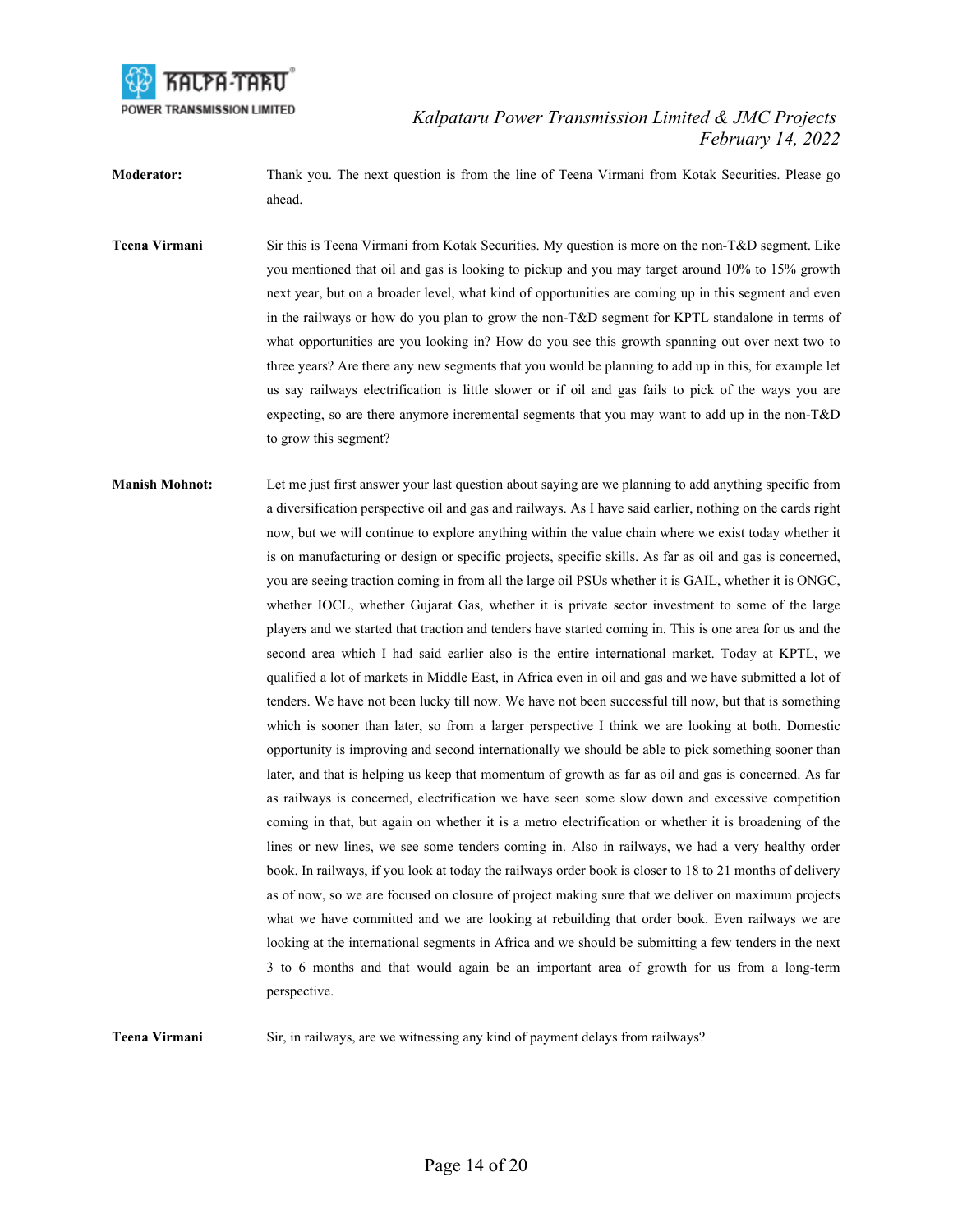

- **Manish Mohnot:** We see delays periodically, but on an overall basis if you ask me on 10-month basis, we are fine, so sometimes, some months, some payments which come delayed and all of that but on a 10-month basis my railway business has thrown surplus cash and I have not seen issues from a cash flow perspective.
- **Teena Virmani** My second question is related to the provisioning, the way you did it last year for the expected increase in the commodity prices, given the fact that prices are still moving up or they have paid at higher level, so do you expect any further provisioning by end of this year for the current set or order book for the next fiscal or you would take it as and when it happens?
- **Manish Mohnot:** As of now from CTC provisioning perspective, we have a provision of approximately 145 Crores on our books on December 31<sup>st</sup>. This is what we had started the year also at similar numbers and besides that, in the last nine months, we have actually incurred a cost in excess of 175 Crores only on steel, aluminium, copper and freight increase. Where we stand today looks good, but as I said earlier, this is all a perspective at a given point of time. December 31, looks good, but again you have seen Rs.2000 increase in the last month happening on steel, but the new order, which we are building we are obviously keeping this question in mind without saying that things do not look like coming down and this is the steel price we will have to live with, so the near order book would not have such kind of bids coming in, but the older order books still continues to bid and I think it will take us a few more quarters to get out of this old order book given the delay happening across the board on freight and a few other things and again some of our projects in international, which have stopped; in Afghanistan and Myanmar all of that.
- **Teena Virmani** Okay. Was there any provisioning made in the current quarter, in the December quarter?
- **Manish Mohnot:** We have not made any additional provisioning. Technically the provisioning as of April 1<sup>st</sup> continues as of now and whatever we have incurred is all being booked as a cost.
- **Teena Virmani** Okay got it Sir. My last question is on JMC. I might have missed out on the comment. Are we expecting any kind of incremental write-off in JMC or for Kurukshetra it is largely done taking into account any future exceptional items?
- **Manish Mohnot:** So as far as the JMC is concerned, we have taken write-off 86 Crores this quarter and this is also anticipating some liabilities which may arise in two or three quarters.
- **Teena Virmani** Beyond two to three quarters you may not expect any further write off on the same and for the other road projects is any such thing expected or it will depend on how restructuring and sales pans out?
- **Manish Mohnot:** We do not expect anything major write off there, so if the restructuring goes on WEPL we do not expect anything to happen there in the near future, and other two assets anyway they are self sustaining currently, so we do not see any major write off coming on these three left-over projects.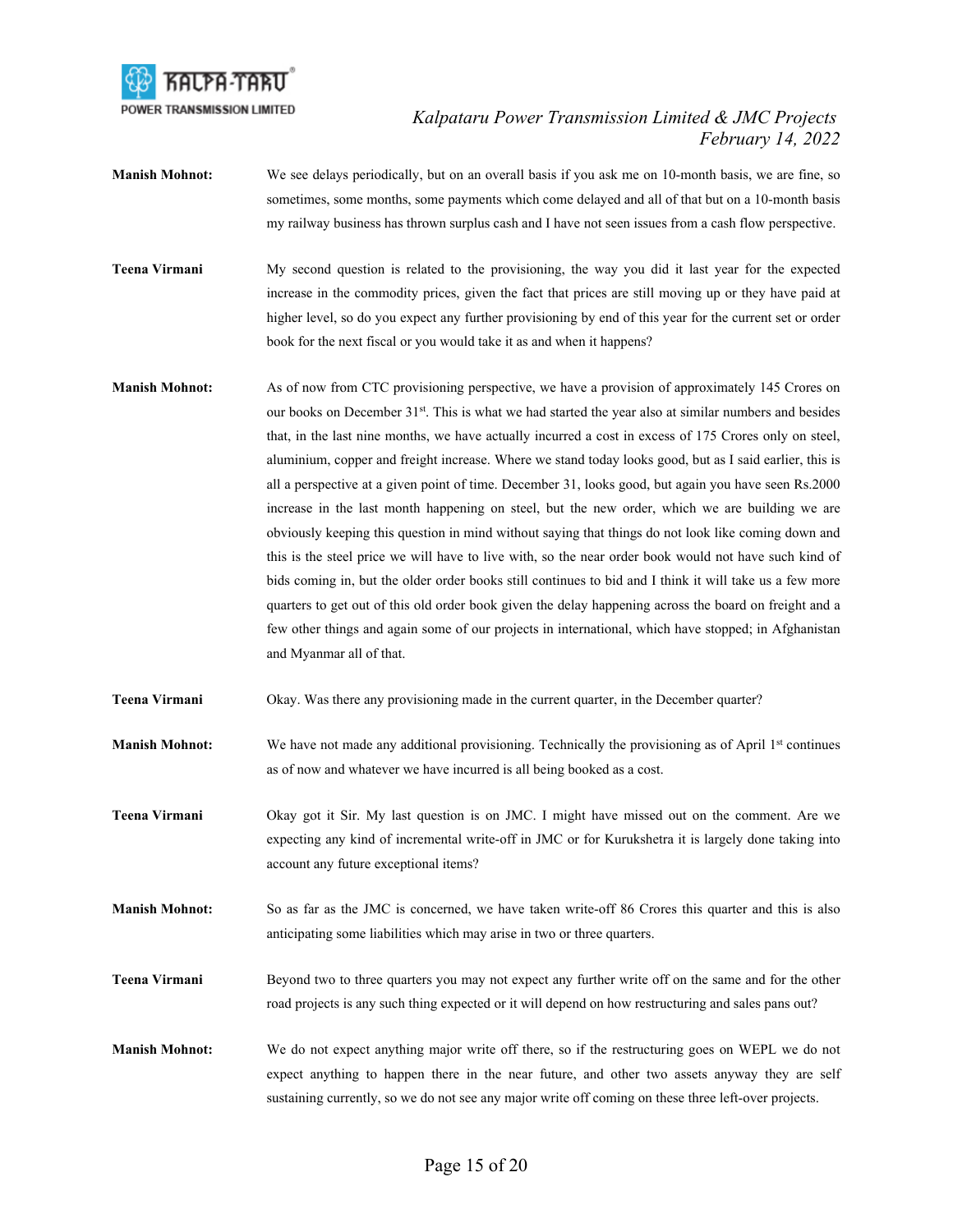

**Teena Virmani** Okay got it Sir. Thanks a lot. That is all from my side.

**Moderator:** Thank you. The next question is from the line of Renjith from Mahindra Manulife Mutual Fund. Please go ahead.

**Renjith:** Hi Sir good morning. A couple of things; one of our competitors have recently entered into this oil and gas pipeline space, so are you seeing an impact in your market share in that segment. Is that something that you have to rework on and what is you strategy there?

**Manish Mohnot:** I know the specific question what you are asking, so from a competitor perspective, healthy competition is always good because the company that was acquired was always in competition so it is not that it is a new player, which has come in and when there is a reputed player, which comes in who has reasonable margin projection and who has more long-term view, it is always good to have healthy competition. Do we expect a lot of things to change from our own perspective?

 I do not think so because the kind of pre-qualifications we have, the kind of asset base, the kind of team we have built over the last 10 years, I think it is going to take a lot of time for any new player to do it over a shorter or even a medium time-frame and again our focus on international market is something, which will help us grow much faster from a long-term perspective, so have we changed any of our projections or plans because of competitive pressure, my answer is no, I do not think we have changed anything.

**Renjith:** Again when I look at your growth if I adjust it for the inflation portion, it seems to be pretty challenging in terms of declining trend, how do you want to address this and is there something which we are getting back into our thinking and trying to address this growth concern?

**Manish Mohnot:** From a growth perspective, yes it has been a challenging year and there is lot of factors for it. Some internal some external and a mix of things beyond our control, so clearly order book was not growing for the last 12 to 15 months right and that would have impacted growth at a standalone level at some point of time, which we are seeing immediately now itself. Order book inflow was impacted because of delays in orders, because of our own World Bank issues and a few other things and because of the volatility because some point of time we were not sure how to handle the volatility. It looks good, but we did not get a few projects, steel would have further hit back significant in the last six months, regarding the steel, but while I say so that is the reality we will have to live with. Yes, growth has been a challenge but given the visibility of L1 orders, given that we have now allowed to bid on every kind of project across the globe, even the enhanced visibility of some of our international subsidiaries and given the new targeted orders coming in from transmission domestic our personal view is that we should be getting back into the growth mode next year. How much would be the exact growth as for standalone is concerned, we will have to come back to you in our next call, but at a consolidated level definitely we will continue to be growing at a double-digit percentage even next year.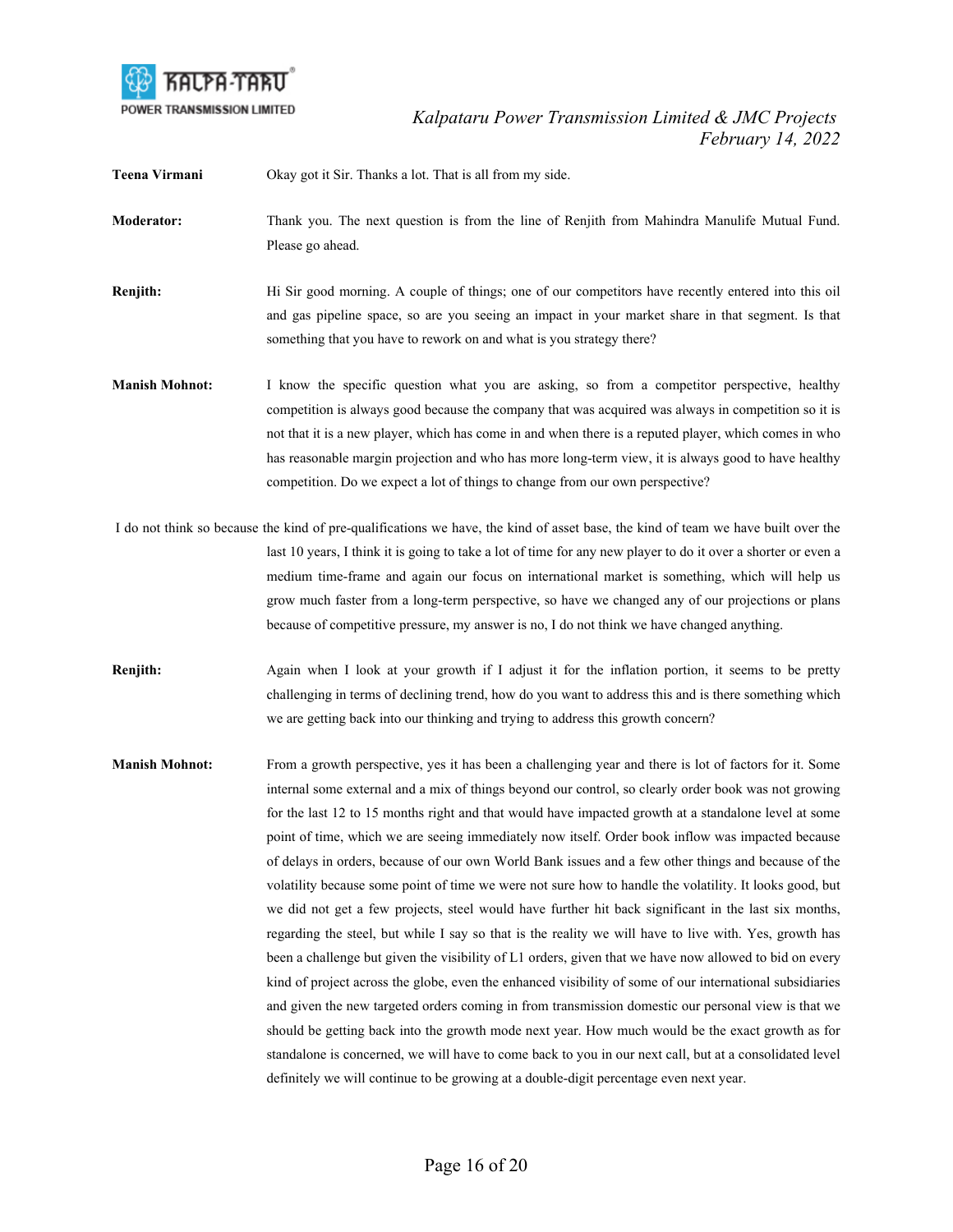

- **Renjith:** Sir, even if it is double digit, the commodities are increased by 15% to 20%, so still in volume terms, it is still a flat, so that is what I am trying to understand.
- **Manish Mohnot:** You are right. In the first nine months, it has been a drag on everything, on physical outlook, on plant manufacturing, on dispatches, on site, everything, but from here onwards even for adjusting for inflation, we are expecting the commodity inflation not to continue at the same 15% to 20% levels. Adjusting minimum inflation, you should see some reasonable growth coming into the next year not definitely in the current quarter.
- **Renjith:** Our order intake, I just missed what previously we were looking at 9,000 Crores so is that number still valid or you are cutting it down?
- **Manish Mohnot:** At a standalone level, we are reducing our order intake target to around 8000 Crores. At a consolidated level, we are committing at around 20,000 Crores, we are at around 14,000 plus and including L1 we are closer to 20,000, so at a standalone, we are cutting our guidance to 8000 Crores which is what the L1 position we have, which we believe should all get concluded by March  $31<sup>st</sup>$ .
- **Renjith:** Is this largely due to the domestic T&D which are getting delayed?
- **Manish Mohnot:** Yes. It is across a lot of segments, even railways as I said earlier, we have not seen a lot of traction and even when we have seen there has been huge competition, T&D the domestic here the tender has got delayed but now we see a lot of tenders coming in. International we are back to growth and that is something, which is going to help us in a big way going forward.
- **Renjith:** Regarding the percentage of fixed price contracts in our order book, how much will that be?
- **Manish Mohnot:** As of today our fixed price order book at a KPTL or standalone level is around 70% whereas for JMC the fixed price order book is less than 10%, so on consolidated basis our fixed price is more than 50% but standalone KPTL the fixed prices are around 70%.
- **Renjith:** Okay, so that will be a challenge for us to negotiate next two quarters, till the commodity prices normalize.
- **Manish Mohnot:** True, but that is the nature of the segment, because today you do not have any tenders coming in our core businesses except railway in both T&D, TLI as well as international, which are variable in nature. There are no tenders there, so what you have to do is load back into a cost at the time of tendering. I assume that strong headwinds will continue in the future.
- **Renjith:** Okay, but do not we do this back-to-back ordering and does not that help us in arresting these gross margins or it does not work or what?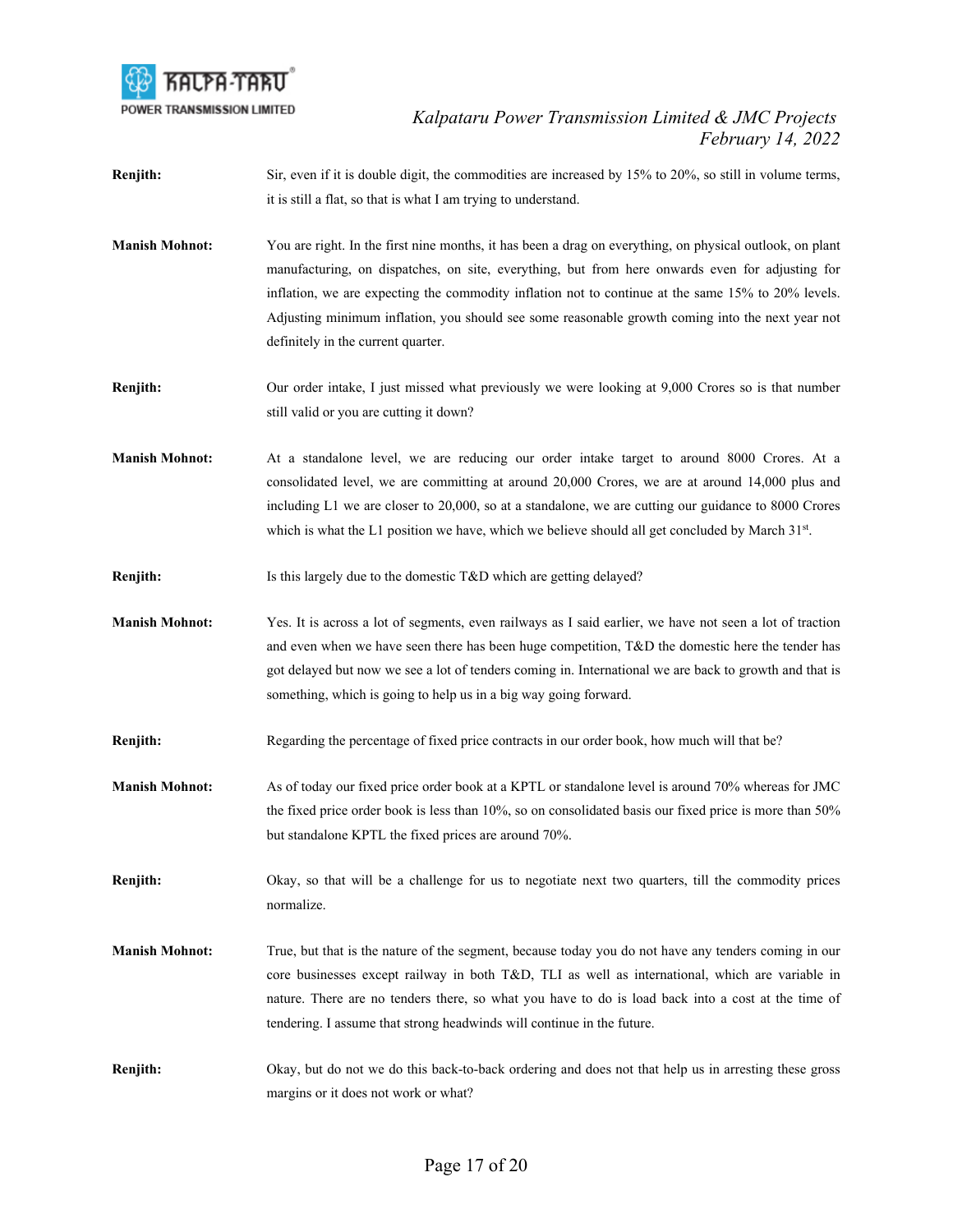

- **Manish Mohnot:** So as far as aluminium and copper and currency is concerned, you cannot hedge there. Maybe you can hedge your future requirement, but as far as steel is concerned there is no hedging mechanism, except for keeping inventory, but you cannot keep inventory beyond a point, right because when it stays you need investment and all of that, otherwise there is no form of hedging your exposure on steel.
- **Renjith:** Okay Sir all the best. Hopefully, things normalize.
- **Moderator:** Thank you. The next question is from the line of Parikshit from HDFC Securities. Please go ahead.
- **Parikshit:** My question is on KEPL. Is it for all practical purpose, now this asset has been handed over to NHAI after the independent engineers report and we are not servicing anything in that and lost funding, so as of now nothing to do with this project?
- **Manish Mohnot:** Right, expect that we have to travel eagerly with the bankers and get them their due for NHAI and also take the required contractual action with the NHAI depending on the outcome how much they repaid to the bankers.
- Parikshit: Who is servicing NHAI debt?
- **Manish Mohnot:** One it is terminated NHAI has a obligation to pay the debt due, so there is no servicing as such, but NHAI has informed to the bankers also that they are in the process of working out this amount and settling it.
- **Parikshit:** This quarter write off 87 Crores, it is a non-cash write off or it is a cash write-off. You have to pay this much money as cash.
- **Manish Mohnot:** It is a non-cash item.
- **Parikshit:** You have incurred, if my understanding is right, a 48 Crores expected credit loss that is the loss funding you have done on this project for this year until now.
- **Manish Mohnot:** That is right.
- **Parikshit:** Okay, so 48 Crores loss funding you have done. Out of 113 Crores odd, which you are expecting for this FY2022, so if you can give a broad breakup of that; how much goes into Kurukshetra and how much in other projects.
- **Manish Mohnot:** About 59 Crores has gone into KEPL, 39 Crores in VEPL, and about 15 Crores in WEPL.
- **Parikshit:** How do we see this number? You said about 60 to 70 Crores will be incurred on this, so how will this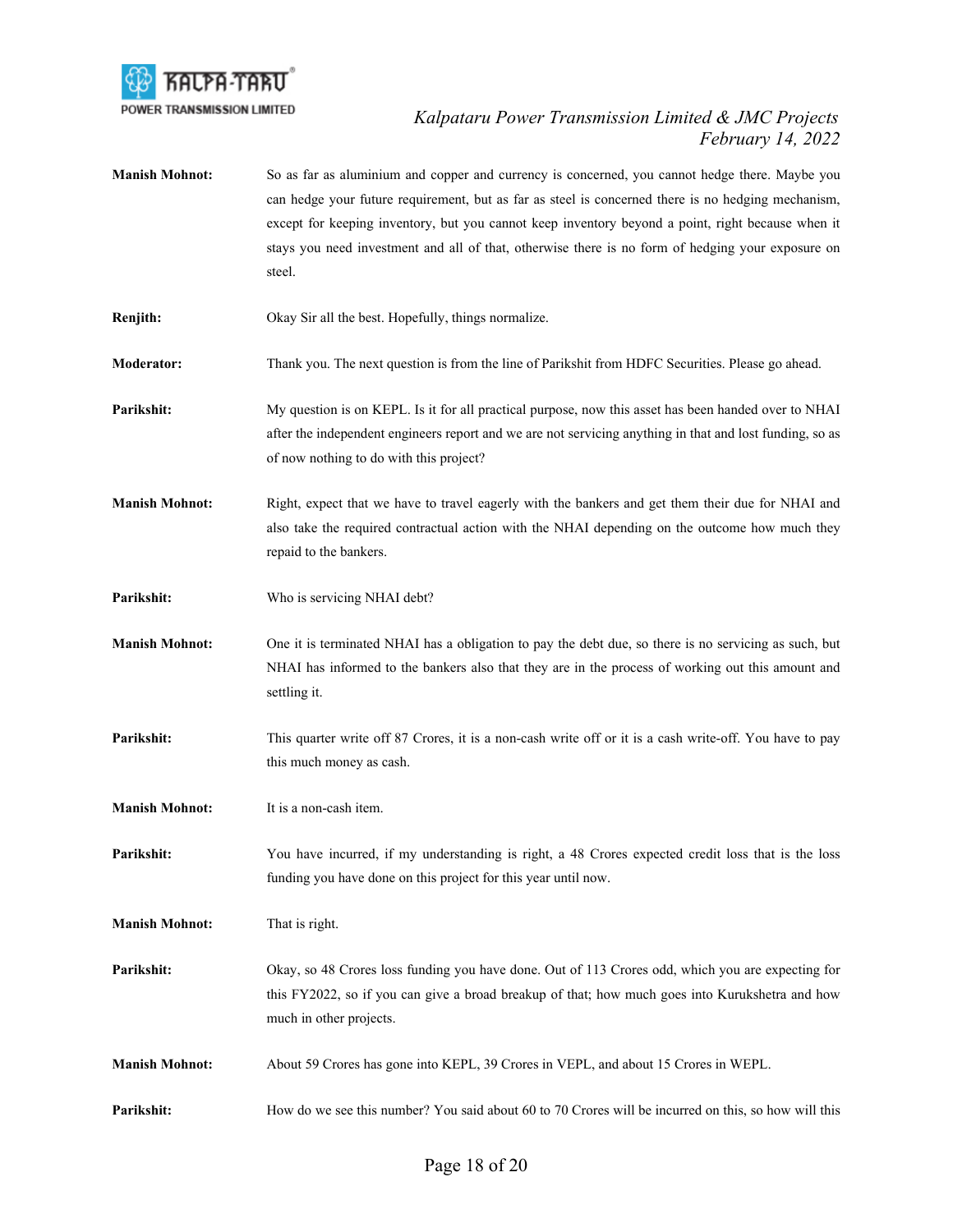

split be for 60 to 70 Crores. You said for next year we are expecting a large funding of about 60 to 70 Crores to continue versus or our earlier number of about 10 Crores, which you have guided after the restructuring and monetization, the losses will get cuddled closer to zero, but now again you are saying 60 to 70 Crores of loss funding need to be incurred in the next financial year of FY2023, so I just wanted to know why that difference is coming now. I mean we are coming back to historical levels of loss funding and if you can also give a breakup of which project this loss funding will be incurred on.

- **Manish Mohnot:** WEPL, we are going through the restructuring, so there what we have funded 15 Crores. In terms of servicing the debt and that obligation will come down, but there will be a requirement of a maintenance cycle of WEPL which we have to fund right, so there will be some cash funding requirement on WEPL for the asset maintenance. Coming back to VEPL, we have done 39 Crores. There also either the divestment or the refinancing will bring down the obligation of paying the funding for the debt but at the same time there also we are expecting some requirement for the maintenance cycle, maybe 15 to 20 Crores or so. KEPL anyway there would not be any requirement and WEPL there will be a requirement of maintenance cycle up to the tune of about 10 Crores or so. Out of these 60 to 70 Crores, what I am saying next year will be majority of it for the maintenance of the asset and part of that will be major maintenance, a substantial part of it, because all these assets are now 7 to 8 years old and they have to go through the cycle of maintenance.
- **Parikshit:** So that was next question. You said all these three which was 60 to 70 Crores is largely going into MMR and not into debt servicing or debt short fall right.

**Manish Mohnot:** That is right.

- **Parikshit:** So in FY2024 these should not recur. I mean these will be incurred in FY2023. They should not come back on FY2024, maybe after 5 to 6 years maybe again you have to incur MMR but for FY2024, we are not seeing any significant loss funding for these assets.
- **Manish Mohnot:** Right and by that time, there will be other developments as far as the WEPL is concerned. We can see there could be some six laning option on those assets NHAI is considering. VEPL will go under four laning; is expected to go in next one and half years, so there could be more development on these areas going forward.

**Parikshit:** If this extension happens, we will look to retain it or we will give it back to NHAI.

**Manish Mohnot:** No, we will give it back.

**Parikshit:** Just last thing Sir, as per the contractual obligation with NHAI, I understand that you have invested close to about 90 to 100 Crores that is pure equity which was in KEPL as per the concession